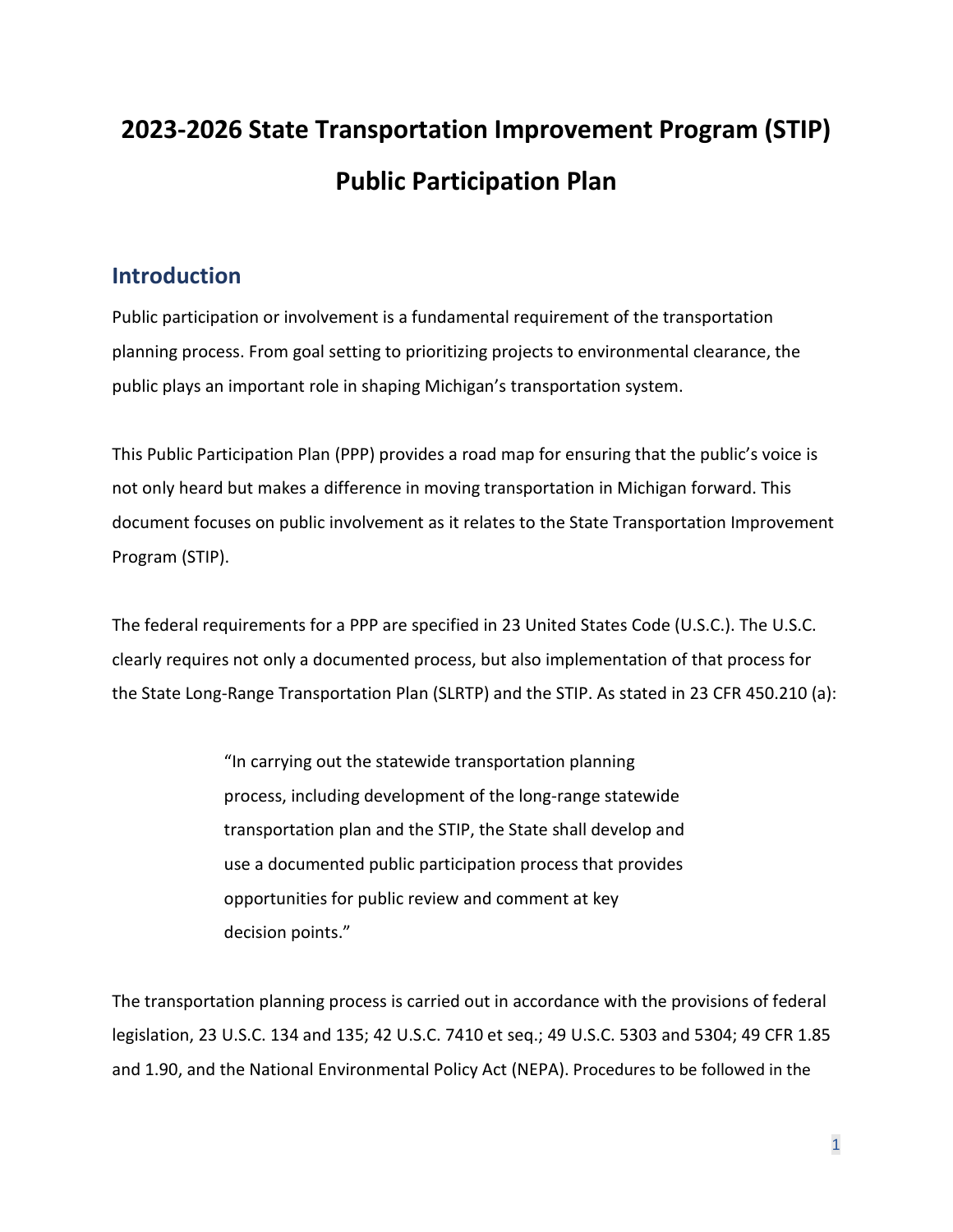development of all federal-aid highway actions processed in Michigan are under the provisions of 23 CFR 450, which guides the scope of the statewide planning process.

## **Michigan's Transportation Planning Process**

Before discussing the strategy for this PPP, it is important to define the transportation planning process and required documents for the State of Michigan. The transportation planning process is multi-layered and responsive to both state and federal requirements, as described in the following paragraphs and as illustrated in the chart below.



**State Long-Range Transportation Plan (SLRTP):** Michigan is required by federal law to prepare an [SLRTP](https://www.michigan.gov/mdot/0,4616,7-151-9621_14807_14809---,00.html) that covers a 20-year planning horizon for the development and implementation of a multimodal transportation system. The SLRTP serves as a policy document that establishes a vision and associated priorities for transportation in Michigan, and provides the analysis needed to make decisions about the future. These priorities are translated into projects and planned out for the near-term in the Five-Year Transportation Program (5YTP) and then the STIP. All projects listed in the 5YTP and STIP contribute to achieving one or more of the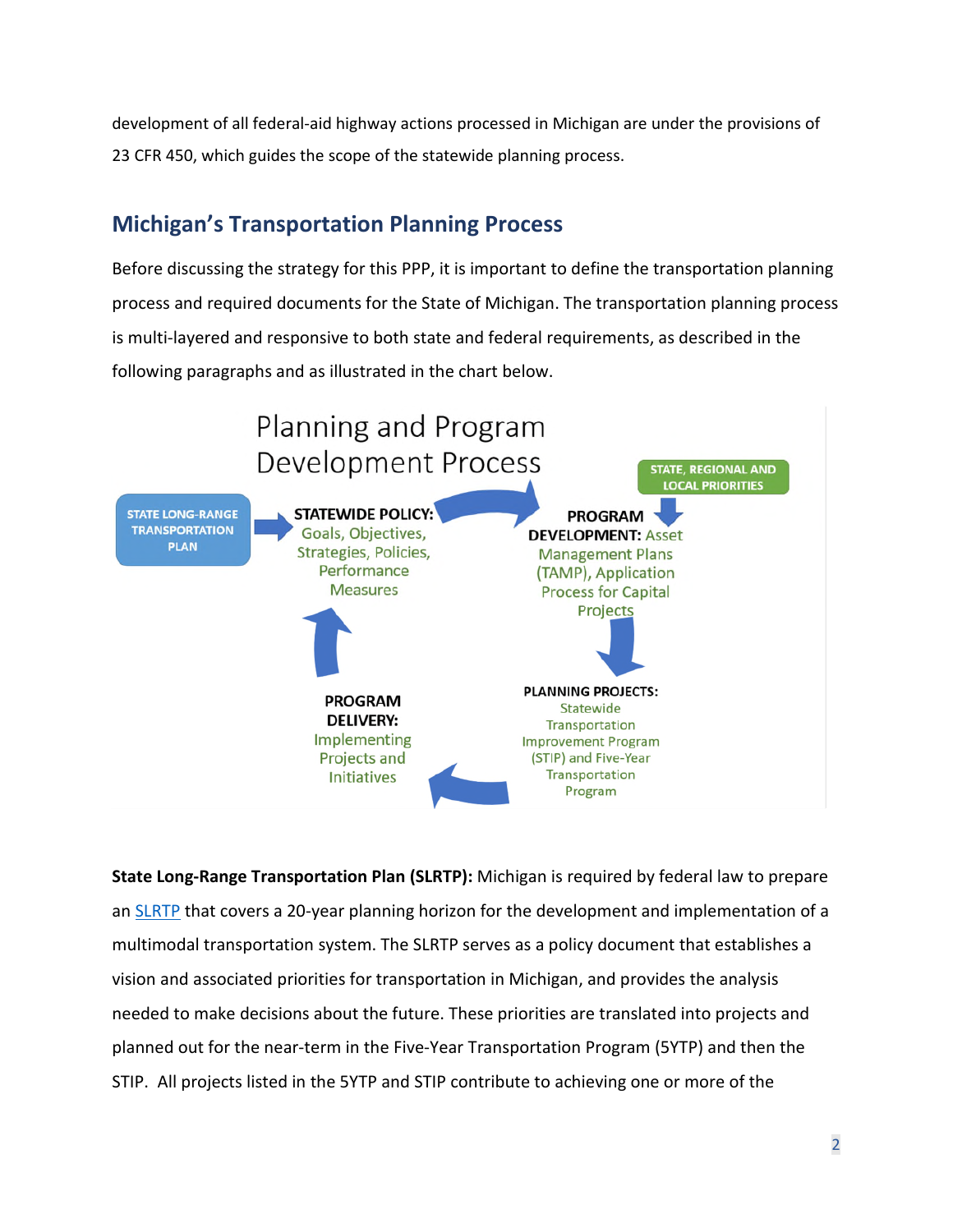objectives stated in the SLRTP. Michigan Mobility 2045 is the State of Michigan's new SLRTP. For the first time, the SLRTP is fully integrated with the federally required State Freight Plan and State Rail Plan. In addition, a Statewide Active Transportation Plan and Statewide Transit Strategy are included. This overall effort is a family of five separate plans integrated into one transportation vision for Michigan. More information on MM2045 can be found at the plan website at [www.MichiganMobility.org](http://www.michiganmobility.org/).

**Transportation Asset Management Plan (TAMP):** The [TAMP](https://gcc02.safelinks.protection.outlook.com/?url=https%3A%2F%2Fwww.michigan.gov%2Fdocuments%2Fmdot%2FFINAL_2019_TAMP_-_Web_Version_-_2019_06_18_Updates_659024_7.pdf&data=04%7C01%7CMayleD%40michigan.gov%7Ca8648ad2ef0242e5541708d8cdcca952%7Cd5fb7087377742ad966a892ef47225d1%7C0%7C0%7C637485626176828984%7CUnknown%7CTWFpbGZsb3d8eyJWIjoiMC4wLjAwMDAiLCJQIjoiV2luMzIiLCJBTiI6Ik1haWwiLCJXVCI6Mn0%3D%7C1000&sdata=dudi5d3MTbFG85cu3s3XL9MTS0mmig1l5VsEovqdXYw%3D&reserved=0) is a federally required policy document that describes the asset management processes by which the Michigan Department of Transportation (MDOT) makes its program and project decisions for pavements and bridges on the National Highway System (NHS), using national performance measures linked to systemwide investment strategies. To ensure implementation, the agency has integrated the TAMP into its planning processes such that it informs project selection for the 5YTP and the STIP. These planning decisions are specifically guided by the TAMP's investment strategies and asset management processes. Doing this allows MDOT to make progress toward achievement of its targets for asset condition and performance of the NHS.

**Five-Year Transportation Program (5YTP):** The [5YTP](https://www.michigan.gov/mdot/0,4616,7-151-9621_14807_14810_59639---,00.html) includes information about MDOT's nearterm funding picture and major state-funded transportation projects to be built in the next five years. It provides the foundation for short-range planning and program development and is a rolling five-year program document, updated annually. The 5YTP is provided to the state Legislature prior to March 1, as required by law. The STIP is developed from this foundation.

**State Transportation Improvement Program (STIP):** The STIP is a federally mandated planning document that includes a list of surface transportation projects to be funded with federal funds. The document covers a period of four years and is updated every three years. It includes projects listed in the 5YTP, statewide rural projects (road and transit), and, by reference, Transportation Improvement Programs (TIPs) from the 14 [metropolitan planning organizations](http://www.mtpa-mi.org/links.asp)  [\(MPOs\).](http://www.mtpa-mi.org/links.asp)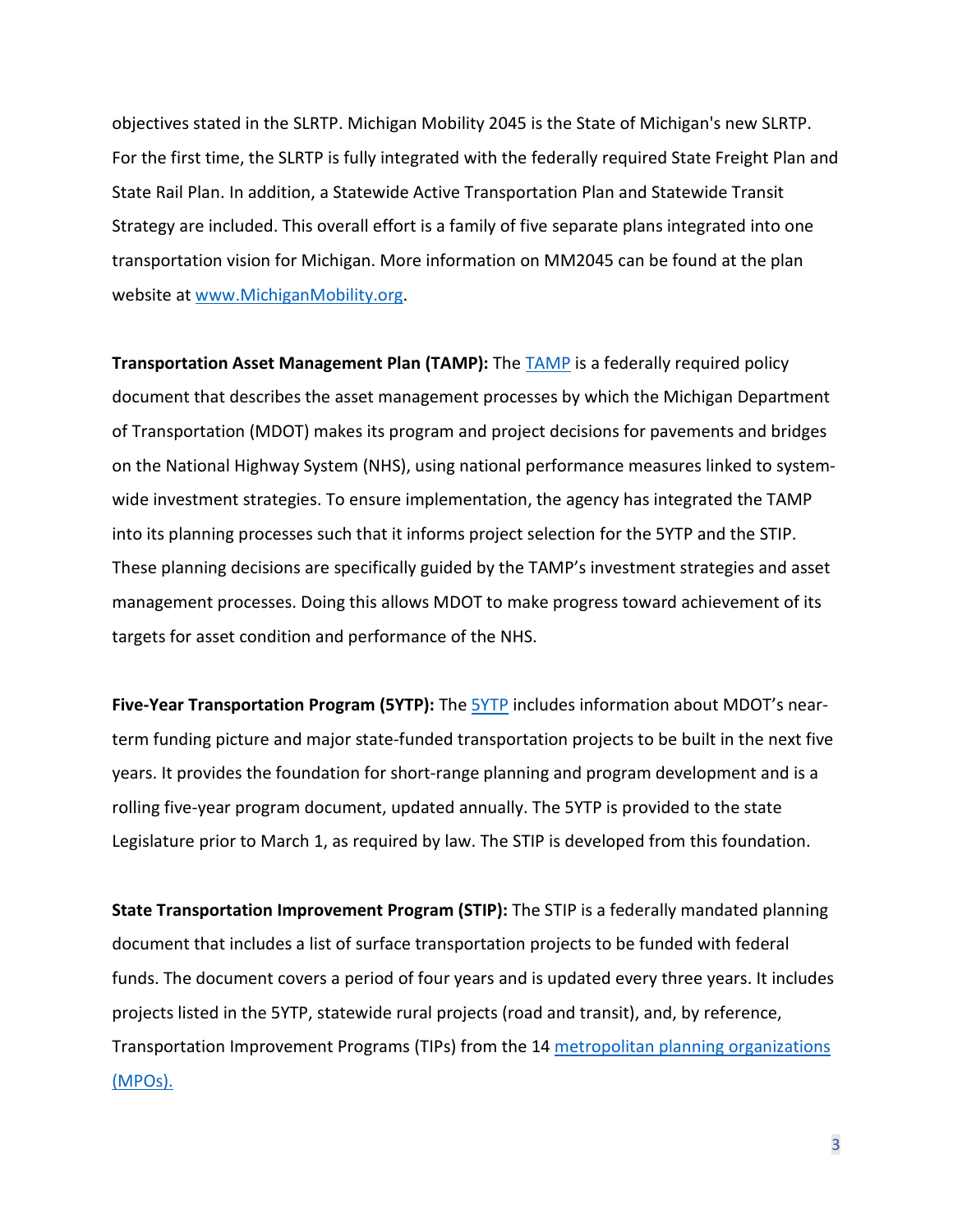

In addition to the list of projects, the STIP contains information on federal requirements for state and metropolitan planning, statewide transportation goals, and a detailed financial plan. The STIP must:

- 1. Be consistent with the SLRTP;
- 2. Be fiscally constrained (projects cannot exceed available revenue);
- 3. Cover at least four years;
- 4. Provide opportunity for public input; and
- 5. Meet air quality conformity regulations.

**Amending the STIP:** The STIP and TIPs must be amended periodically to add or remove projects, to adjust funding sources or cost estimates, and to update project scoping information. Amendments to the rural STIP projects are made available to the public via the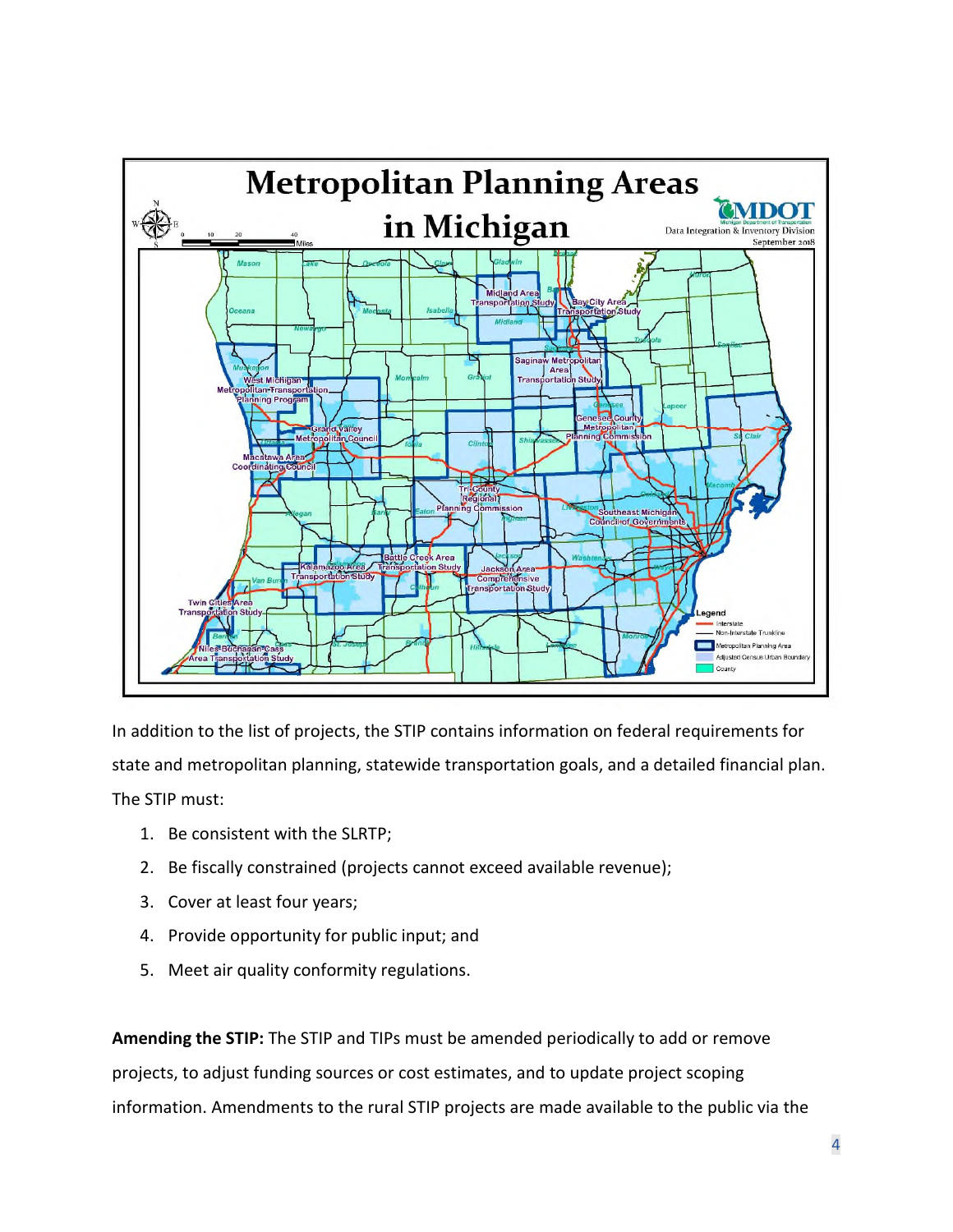MDOT website every two months. MPO TIPs are also amended regularly but have different calendars for these amendments. Check with your local MPO for a listing on their website (see map above).

## **The PPP for the STIP**

MDOT's mission of "providing the highest quality integrated transportation services for economic benefit and improved quality of life" can only be accomplished when customers are identified and brought into the planning process. A record of all comments received is maintained by the public information and hearings officer.

All public involvement pertaining to the STIP will be in accordance with federal regulations found in 23 CFR 450.210:

- All notices will be made at least 15 days prior to the scheduled event.
- MDOT will use its public website, a Gov Delivery e-mailing list, and social media accounts for notification.
- MDOT will pay special attention to identifying and involving the underserved, minority, and low-income population by holding public meetings at convenient and accessible locations and times, making materials available in alternative formats and languages upon request, and providing translators where there is an identified need.
- Comments regarding the STIP should be submitted during the designated public comment period. General comments to MDOT are always welcome.

**Document Availability:** In accordance with federal requirements, the STIP is published with reasonable notification of its availability for review through regionally significant newspapers, public outreach throughout the state, MDOT region offices, various social media outlets (including Twitter and Facebook), and MDOT's website.

**Consultation with Native American Tribal Governments:** MDOT considers the concerns of Native American tribal governments that have jurisdiction over land within the state. The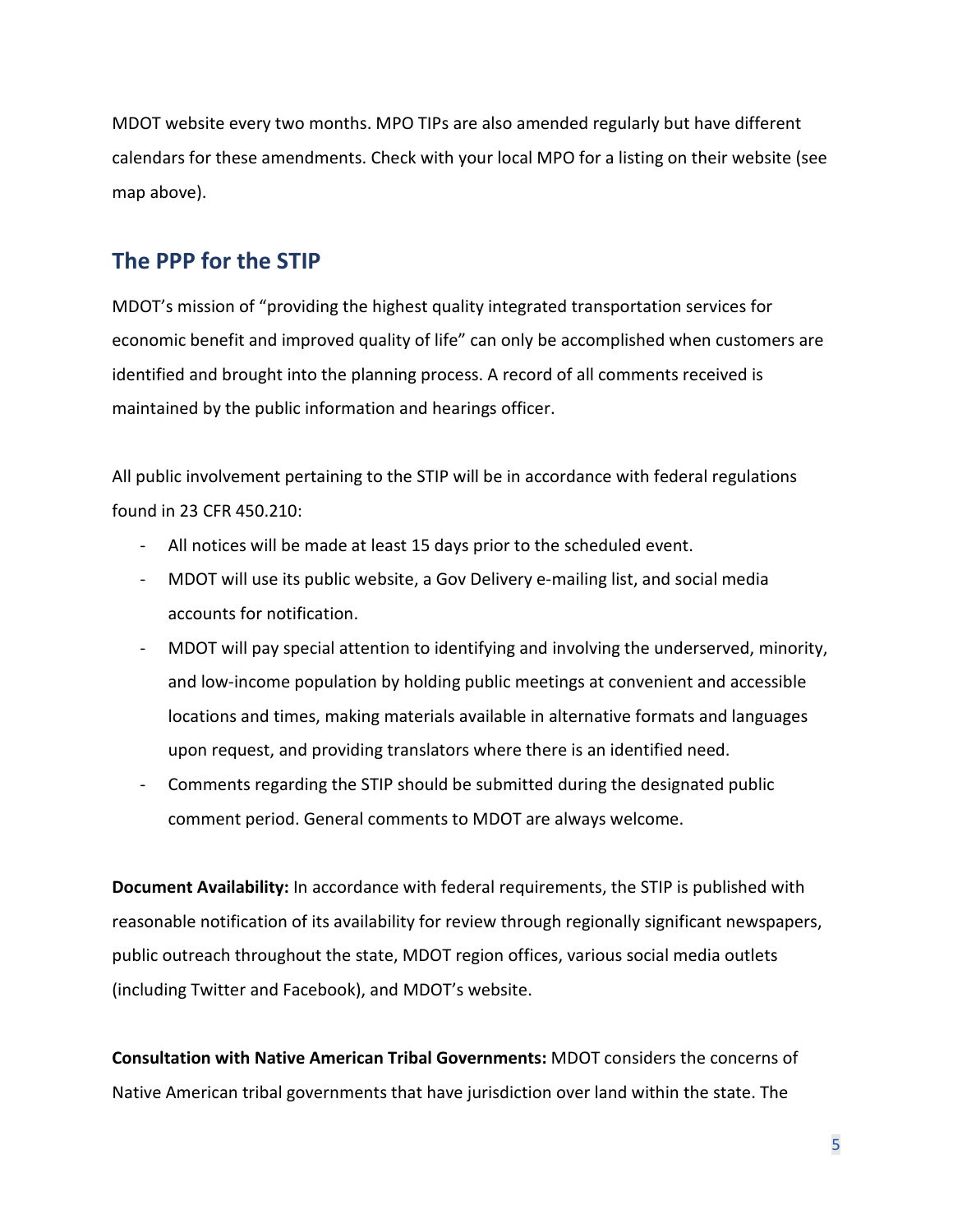department provides meaningful and timely consultation with 12 federally recognized sovereign Native American tribal governments on a regular basis and prior to certain types of department actions. MDOT's tribal affairs coordinator serves as a point of contact for Native American tribal governments to facilitate communication and problem resolution on transportation-related topics. Coordinating with Native American tribes is an essential part of determining transportation needs and the environmental impacts and mitigation of proposed projects.

### **Get Involved**

MDOT is committed to providing multiple opportunities for public review and comment before finalizing the STIP. The final 30-day public comment period begins July 15, 2022. MDOT is developing a GIS web application that will allow the public to view STIP project locations and provide comments on those projects. Information regarding this tool will be posted on the [www.Michigan.gov/STIP](http://www.michigan.gov/STIP) website once it is available.

**Online Comment Form and E-mail Communications:** Individuals can submit comments via an online comment form, which will be available on the STIP website, or by e-mail to Monica Monsma, Public Involvement and Hearings Officer at [MonsmaM@michigan.gov](mailto:MonsmaM@michigan.gov).

**Social Media:** MDOT welcomes public comment on the draft STIP via social media as well, including Twitter ([@MichiganDOT](http://www.twitter.com/michigandot)) and Facebook ([@MichiganDOT\)](http://www.facebook.com/michigandot).

**Subscribe to an E-mail List:** If you would like to be notified of upcoming engagement opportunities, join either a MDOT region or statewide news releases e-mail subscription service via Gov Delivery. MDOT uses this service to provide relevant and useful information to subscribers statewide. You can sign-up online by visiting the [MDOT Gov Delivery site](https://public.govdelivery.com/accounts/midot/subscriber/new). Please note that not all e-mail subscriptions are available via text messaging.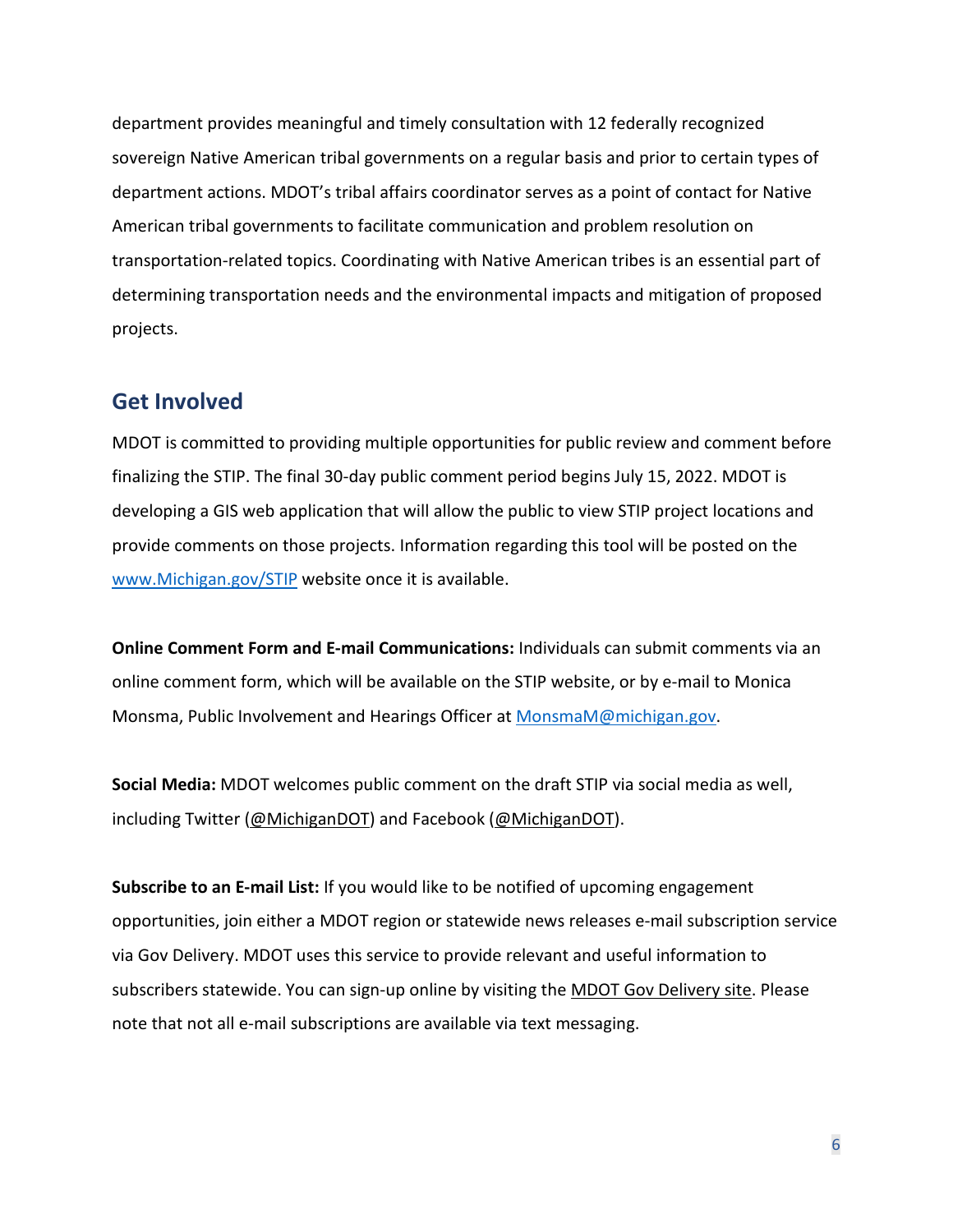**In-Person and Virtual Meetings:** MDOT strives to make it easy for the public to get involved in the transportation planning process. When feasible, MDOT will present information to the public at already-scheduled public meetings, such as MPO meetings, in order to maximize the reach and effectiveness of sharing information with interested citizens. Information on upcoming meetings can be found at [www.Michigan.gov/MDOT](http://www.michigan.gov/MDOT) in the "News and Information" section.

**Written Comments via Postal Service:** Written comments regarding the draft STIP can be mailed to the MDOT public involvement and hearings officer at:

> Monica Monsma, Public Involvement and Hearings Officer Environmental Services Section Michigan Department of Transportation P.O. Box 30050 Lansing, MI 48909

The following table and chart display a variety of public involvement opportunities for the STIP, including several in-person meeting opportunities as described below.

| Action      | <b>Public Activity (What)</b>    | <b>Public Comment</b>     | Timeframe | Notification Method (How)      | Use of Input (Why)     |
|-------------|----------------------------------|---------------------------|-----------|--------------------------------|------------------------|
| (Who)       |                                  | Method (Where)            | (When)    |                                |                        |
| <b>MDOT</b> | <b>STIP Public Participation</b> | Written comments          | July -    | Draft PPP is released on MDOT  | Identify the most      |
|             | Plan review and comment          | submitted via web         | August    | website for a 45-day statewide | effective methods for  |
|             |                                  | form, e-mail, or US mail. | 2021      | public review and comment      | engaging the public in |
|             |                                  | www.Michigan.gov/STI      |           | period.                        | the development of the |
|             |                                  | $\overline{P}$            |           |                                | STIP.                  |
| <b>MDOT</b> | Notification of the 2023-        | Participation in          | August -  | E-mail STIP PPP to tribal      | Engage tribal          |
|             | 2026 STIP development            | upcoming meetings and     | September | governments and local          | governments and local  |
|             | and public participation         | written comment           | 2021      | governmental agencies          | governmental agencies  |
|             | process to tribal                | periods.                  |           |                                | in the STIP            |
|             | government and local             |                           |           |                                | development process.   |
|             | governmental agencies.           |                           |           |                                |                        |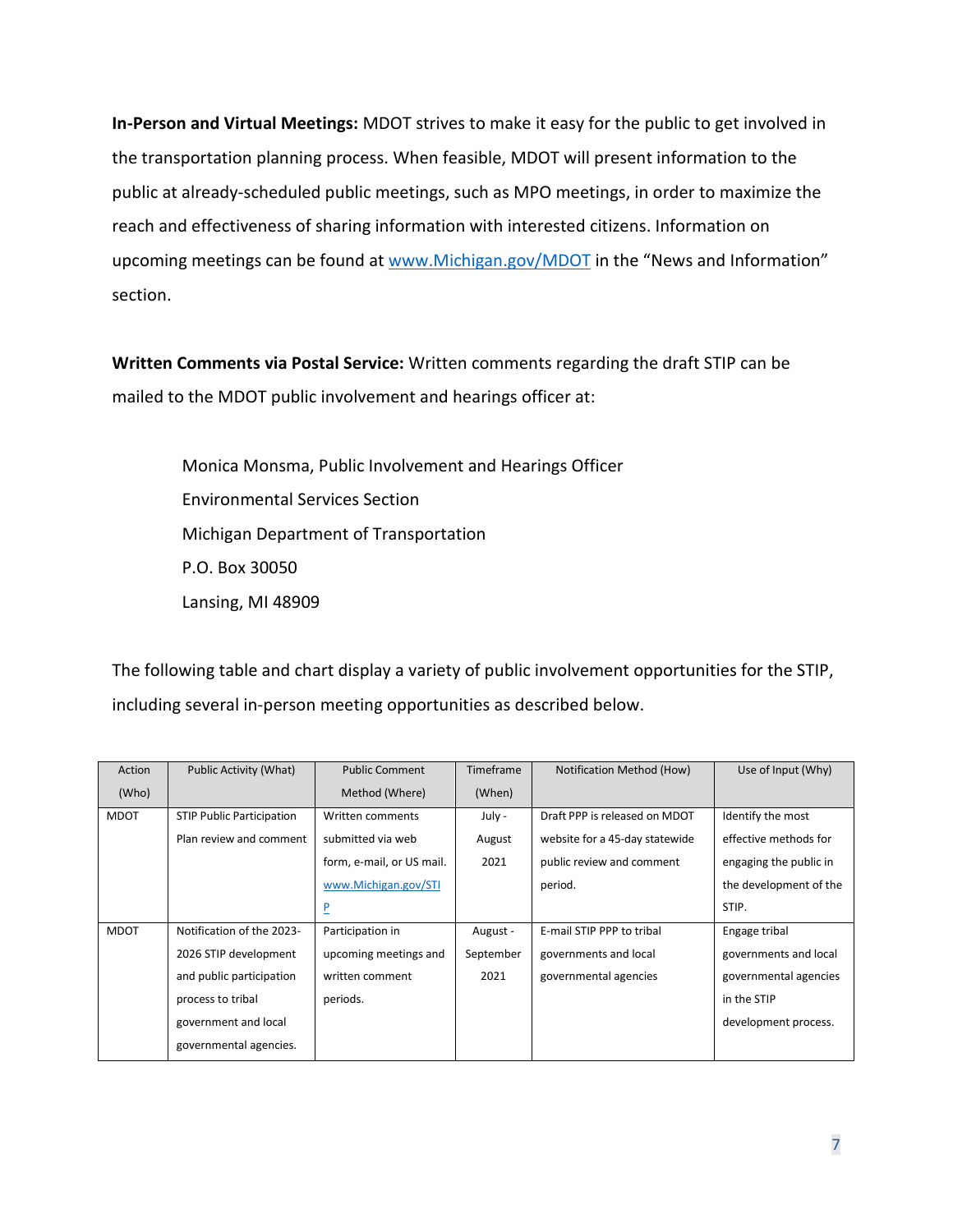| <b>MDOT</b> | Notification of the 2023-     | Participation in               | August -  | E-mail STIP PPP to trail,         | Engage trail,           |
|-------------|-------------------------------|--------------------------------|-----------|-----------------------------------|-------------------------|
|             |                               |                                |           |                                   |                         |
|             | 2026 STIP development         | upcoming meetings              | September | nonmotorized, and stakeholder     | nonmotorized, and       |
|             | and public participation      | written comment                | 2021      | groups.                           | stakeholder groups in   |
|             | process to trail and          | periods.                       |           |                                   | the STIP development    |
|             | nonmotorized groups,          |                                |           |                                   | process.                |
|             | and stakeholder groups.       |                                |           |                                   |                         |
| <b>MDOT</b> | Connect to MDOT region-       | MDOT region offices            | August -  | Region public meetings: MDOT      |                         |
|             | level public involvement      | provide information on         | December  | sends notification via news       |                         |
|             | opportunities.                | STIP at project-level public   | 2021      | release, social media, and e-mail |                         |
|             |                               | meetings held in region        |           | distribution to stakeholder group |                         |
|             |                               | areas.                         |           | e-mail subscriptions.             |                         |
| <b>MDOT</b> | Connect to rural task         | <b>MDOT Statewide Planning</b> | August -  | MDOT sends information via e-     |                         |
|             | force (RTF).                  | Section staff provide          | December  | mail, requests to be on RTF       |                         |
|             |                               | information, presentation      | 2021      | agenda as presentation/discussion |                         |
|             |                               | on STIP at RTF meetings        |           | item.                             |                         |
|             |                               | as agenda item.                |           |                                   |                         |
| <b>MDOT</b> | Connect to MPOs               | <b>MDOT Statewide Planning</b> | August -  | MDOT sends information via e-     |                         |
|             |                               | Section staff provide          | December  | mail, requests to be on MPO       |                         |
|             |                               | information, presentation      | 2021      | agenda as presentation/discussion |                         |
|             |                               | on STIP at MPO meetings        |           | item.                             | Comments are analyzed   |
|             |                               | as agenda item.                |           |                                   | and summary included    |
| <b>MDOT</b> | Connect to County Road        | <b>MDOT Statewide Planning</b> | August -  | MDOT sends information via e-     | in final STIP document. |
|             | Association of Michigan       | Section staff provide          | December  | mail, requests to be on agenda as | Project requests are    |
|             | (CRA) and Michigan            | information, presentation      | 2021      | presentation/discussion item      | forwarded to            |
|             | <b>Association of Regions</b> | on STIP at MPO meetings        |           |                                   | appropriate MDOT staff  |
|             | $(MAR)$ .                     | as agenda item.                |           |                                   | or local agencies as    |
|             |                               |                                |           |                                   |                         |
| <b>MDOT</b> | Connect to Small Urban        | <b>MDOT Statewide Planning</b> | August -  | MDOT sends information via e-     | needed.                 |
|             | Program.                      | Section staff provide          | December  | mail, requests to be on Small     |                         |
|             |                               | information, presentation      | 2021      | Urban Committee agenda as         |                         |
|             |                               | on STIP at small urban         |           | presentation/discussion item.     |                         |
|             |                               | meetings as agenda item.       |           |                                   |                         |
| MDOT        | Connect to rural transit      | <b>MDOT Statewide Planning</b> | August -  | Via MDOT Office of Passenger      |                         |
|             | agencies.                     | Section to provide             | December  | Transportation e-mail             |                         |
|             |                               | information to agencies        | 2021      | subscription.                     |                         |
|             |                               | via e-mail.                    |           |                                   |                         |
| <b>MDOT</b> | Provide draft STIP for 30-    | Written comments               | July -    | Prior to comment period, MDOT     |                         |
|             | day public comment.           | submitted via web              | August    | sends notification via news       |                         |
|             |                               | form, e-mail, or US mail.      | 2022      | release, social media, and e-mail |                         |
|             |                               | www.Michigan.gov/STIP          |           | distribution to stakeholder group |                         |
|             |                               |                                |           | subscriptions.                    |                         |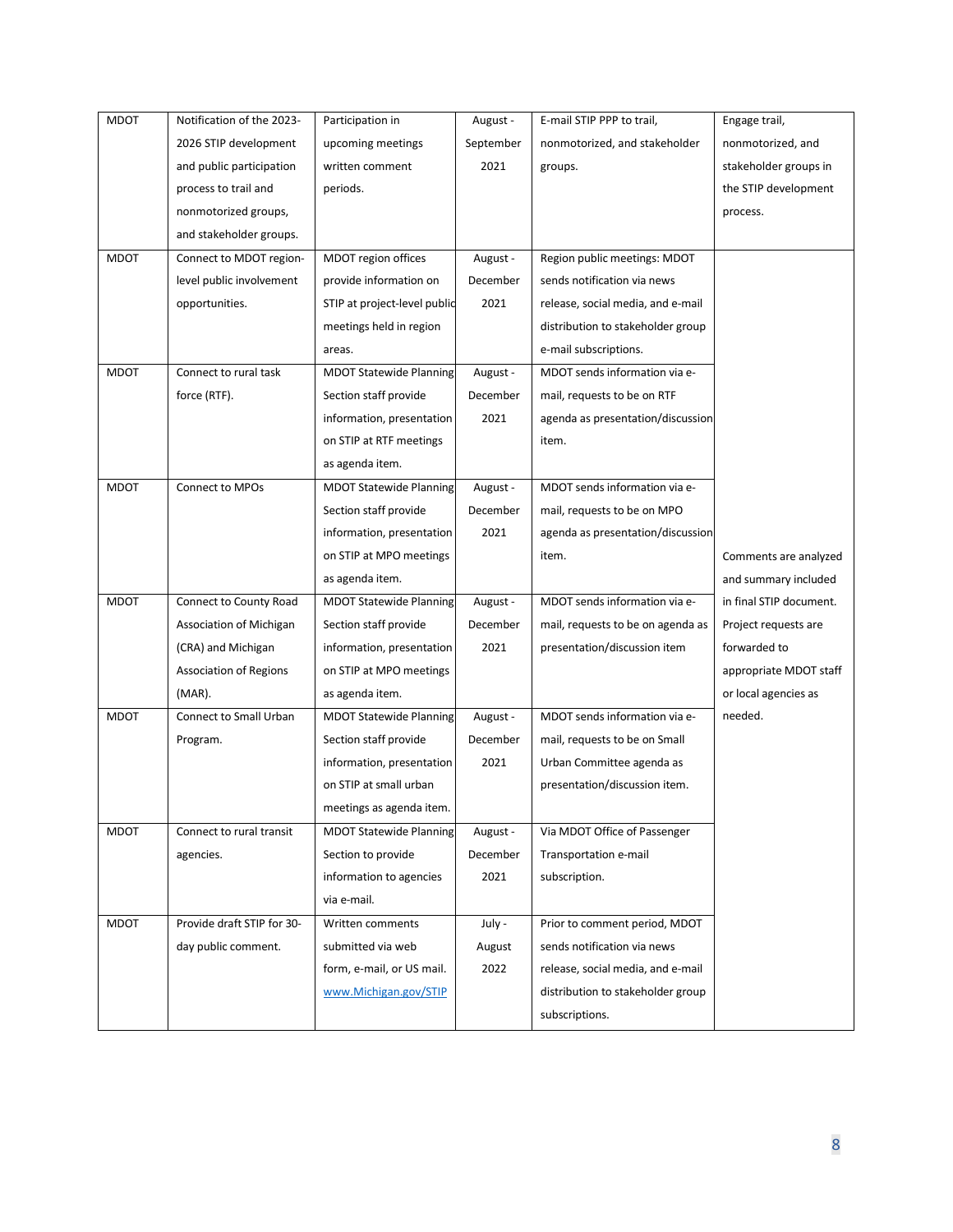

MDOT will continue to explore opportunities for review and comment to ensure public participation in the STIP and other planning documents.

#### **Federal Regulations for the STIP**

The federal regulations related to participation in transportation decision-making can be found in 23 CFR 450.210. Also linking the transportation planning and NEPA process is 23 U.S.C. 134 and 135; 42 U.S.C. 7410 et seq.; 49 U.S.C. 5303 and 5304; and 49 CFR 1.85 and 1.90.

These regulations leave the methods for carrying out participation to the discretion of each state; however, participation processes must provide: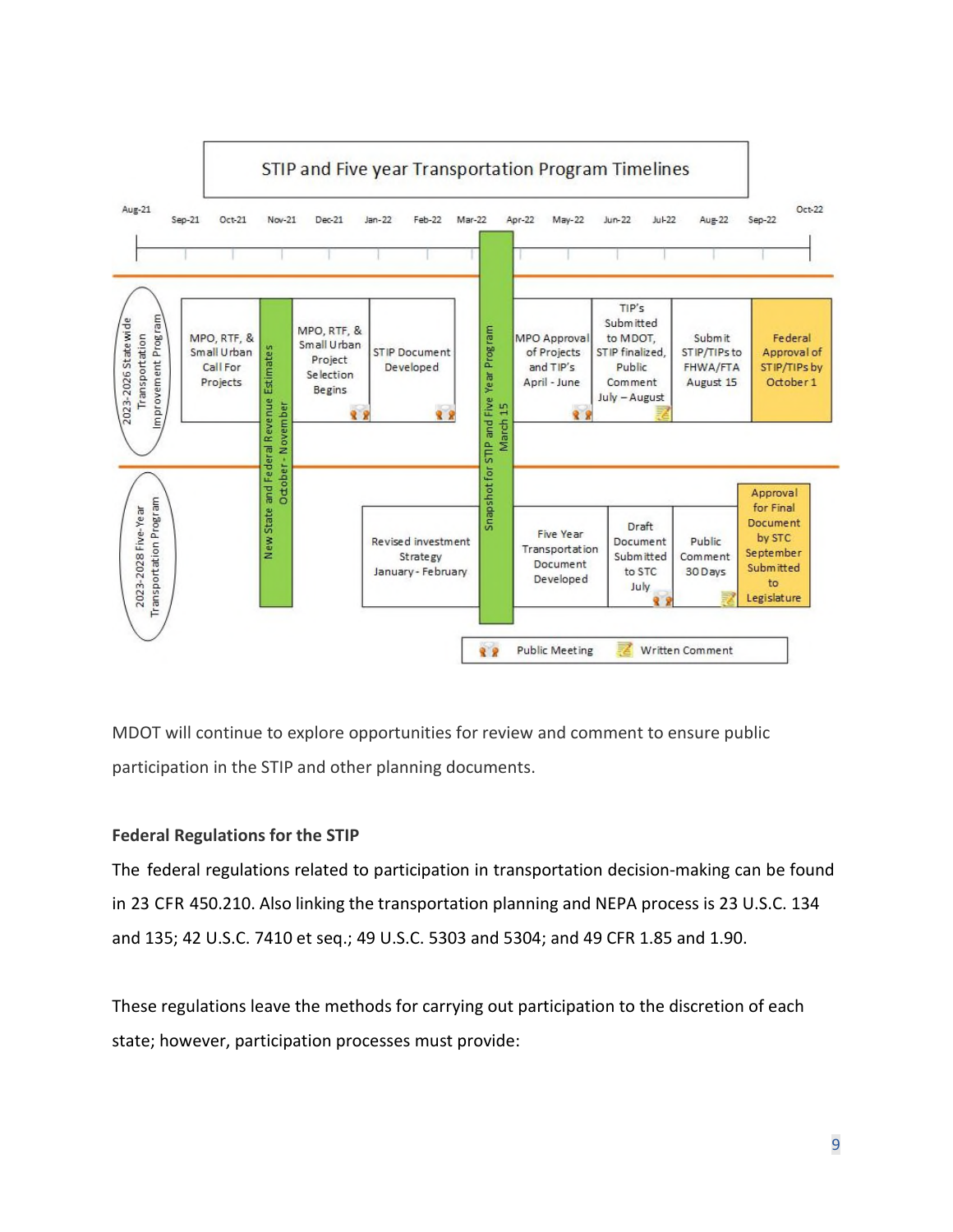- Early and continuous opportunities for involvement.
- Public meetings at convenient and accessible locations and times.
- Timely information on transportation issues, processes, and procedures.
- Reasonable access to technical and policy information.
- Electronically accessible and available public information via the web.
- Adequate notice of involvement opportunities at key decision points.
- Methods for considering and responding to public input.
- A course of action for seeking out and considering the needs of traditionally underserved groups.
- Periodic review and evaluation of the participation process.

The FHWA requires each state highway agency to develop a STIP that must list all federally funded highway and transit projects, as well as all regionally significant transportation projects that are not federally funded. The STIP is administered in accordance with the following federal requirements: All surface transportation projects that utilize resources from programs funded under 23 U.S.C. and 49 U.S.C. Part 53, except the programs identified in 23 CFR 450.216 (g), are included in the STIP. The STIP also includes a metropolitan planning process that is consistent with the requirements of 23 CFR 450.216.

**Accommodations for Persons with Disabilities:** The Americans with Disabilities Act of 1990 (ADA) states that "no qualified individual with a disability shall, by reason of such disability, be excluded from participation in or be denied the benefits of the services, programs, or activities of a public entity." Sites for participation activities, as well as the information presented, must be accessible to persons with disabilities. ADA requires specific participation, particularly for developing para-transit plans, such as:

- Outreach by developing contacts, mailing lists, and other means of notification.
- Consultation with disabled individuals.
- The opportunity for public comment.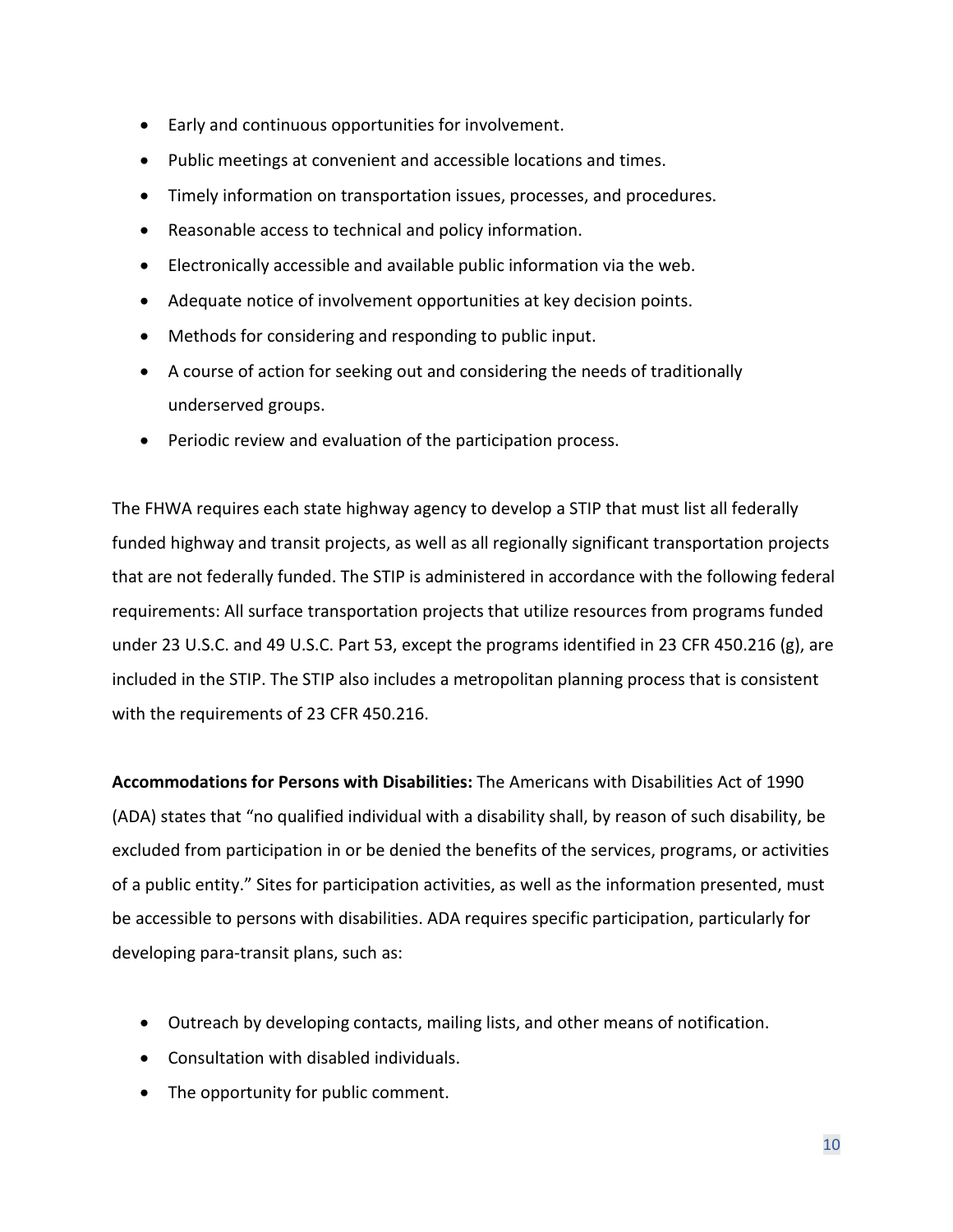- Accessible formats.
- Public hearings.
- Summaries of significant issues raised during the public comment period.
- Ongoing efforts to involve persons with disabilities in planning.

**Anti-Discrimination:** Title VI of the Civil Rights Act of 1964, together with related statutes and regulations, provide that "no person shall on the ground of race, color, and national origin be excluded from participation in, be denied the benefits of, or be subjected to discrimination under any program or activity receiving federal funds. The entire institution, whether educational, private or governmental must comply with Title VI and related federal civil rights laws, not just the program or activity receiving federal funds."

Executive orders regarding environmental justice and outreach to persons with limited English proficiency are also regulated under Title VI of the Civil Rights Act.

**Environmental Justice:** Executive Order 12898, Federal Actions to Address Environmental Justice in Minority Populations and Low-Income Populations, 1994, states that "each federal agency shall make achieving environmental justice part of its mission by identifying and addressing, as appropriate, disproportionately high and adverse human health or environmental effects of its programs, policies and activities on minority populations and lowincome populations." Traditionally underserved groups, such as low-income and minority populations, must be identified and given increased opportunity for involvement in order to ensure effective participation.

**Americans with Disabilities Act (ADA):** Under Title II of the ADA, MDOT is prohibited from denying qualified individuals with disabilities the opportunity to participate in or benefit from its programs or activities due to inaccessibility of facilities or policies and procedures that have the effect of being discriminatory.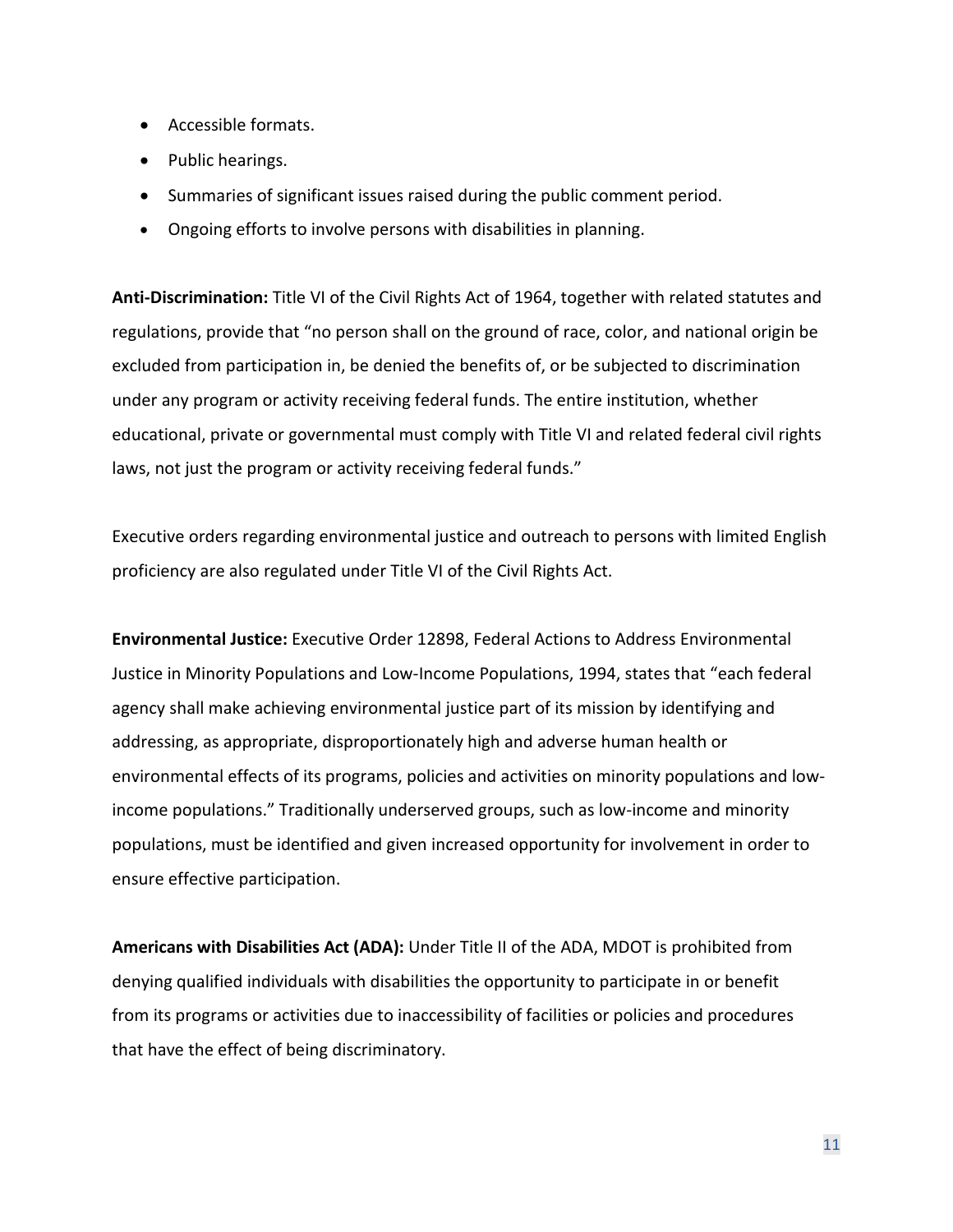MDOT's public involvement and hearings officer works with the requestor to see which accommodation is reasonable and best meets their need. MDOT also maintains a list of service providers who offer translation, sign language, audio recording, Braille, and other appropriate services. American Sign Language interpreter requests can also be made at [MDOT's Title VI website.](https://www.michigan.gov/mdot/0,4616,7-151-9621_31783---,00.html)

Every effort is made in promotional materials to invite accessibility requests. Legal notices, news releases and brochures are excellent vehicles for this. The following is added language used by MDOT for inviting requests:

**Accommodations can be made for persons with disabilities and limited English-speaking ability. Large print materials, auxiliary aids or the services of interpreters, signers, or readers are available upon request. Please call 517-335-4381 to request at least seven days before meeting date.** 

**Limited English Proficiency:** Executive Order 13166, Improving Access to Services for Persons with Limited English Proficiency, 2000, requires that recipients of federal financial aid must ensure that the programs and activities normally provided in English are accessible to persons with limited English proficiency.